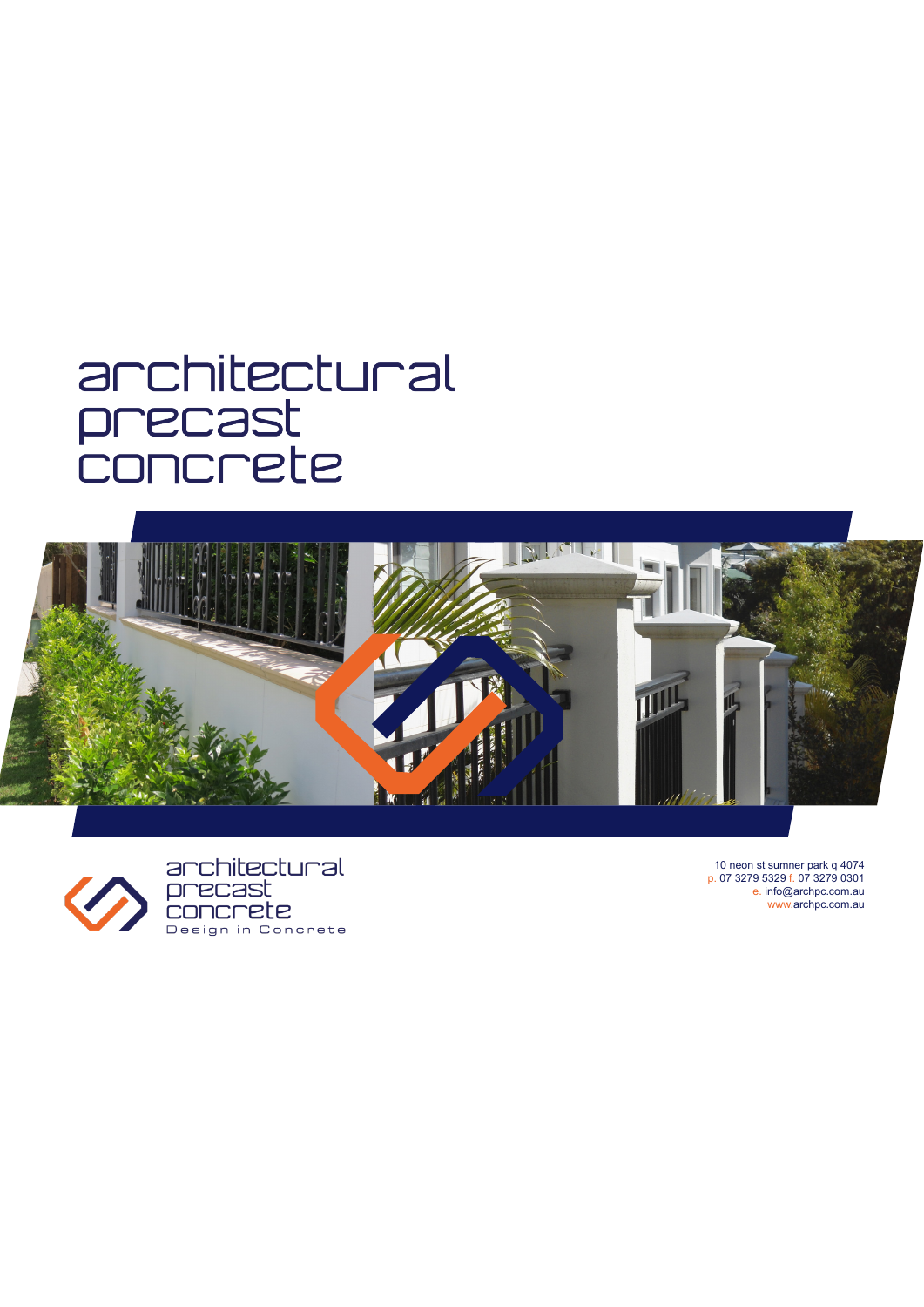















\*INDICATIVE PROFILES ONLY, SPECIFIC DETAIL MAY VARY \*INDICATIVE PROFILES ONLY, SPECIFIC DETAIL MAY VARY \*ALL MEASUREMENTS IN MILLIMETRES \*INDICATIVE PROFILES ONLY, SPECIFIC DETAIL MAY VARY